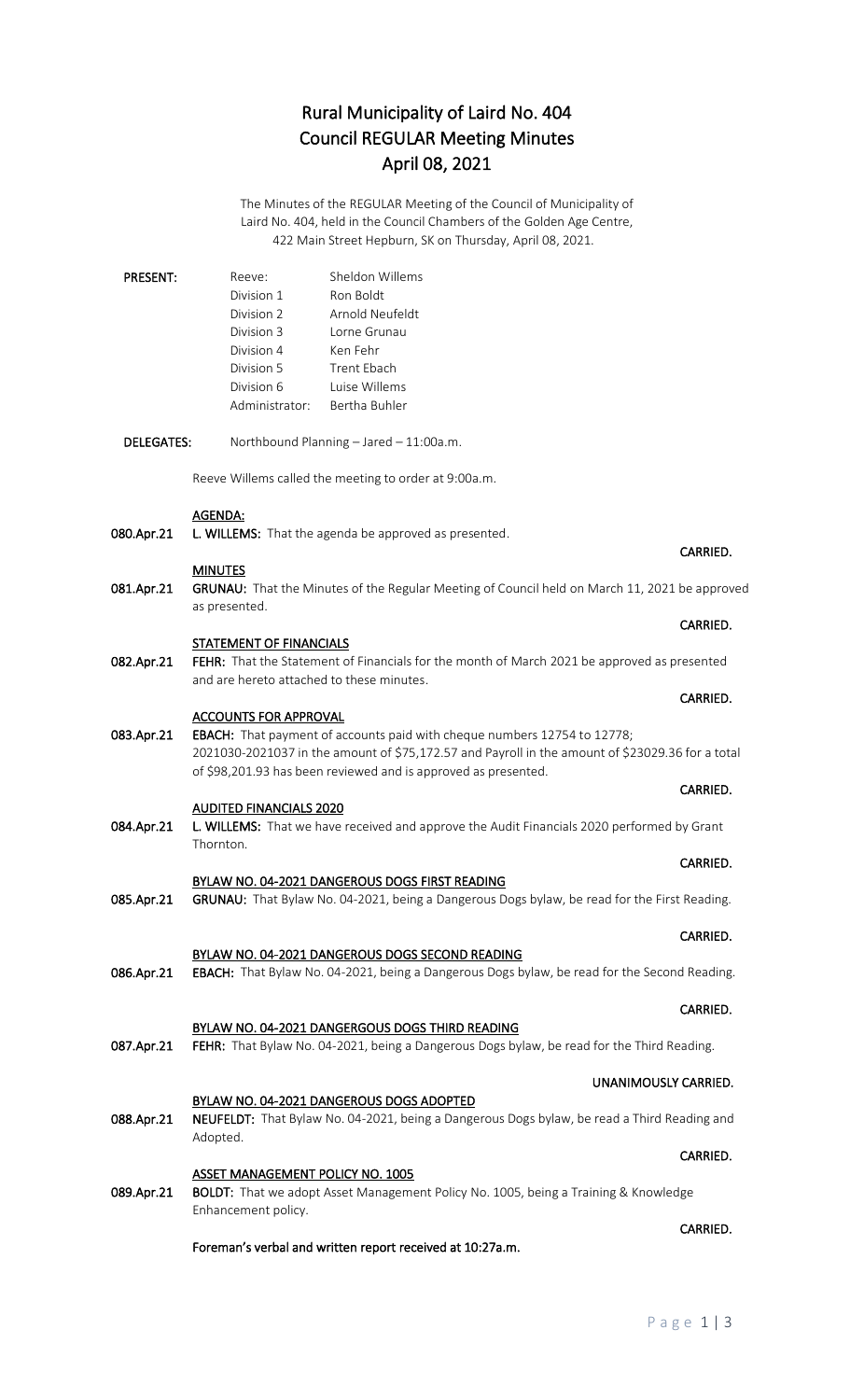# Rural Municipality of Laird No. 404 Council REGULAR Meeting Minutes April 08, 2021

## Delegate Jared Stephenson of Northbound Planning reporting was received at 011:00a.m.- 12:12p.m. Items addressed were the following:

- 1. Pioneer Meats Access Road;
- 2. Riverbend/Pantermarakis Orchard access road;
- 3. Theren Dev/Bldg permit (Sarilia);
- 4. McGill Dev/Bldg permit (Sarilia);
- 5. Tremblay Dev/Bldg permit (Sarilia);
- 6. Kevin Willms Dev/bldg. permit;
- 7. Janzen Dev/bldg. permit (Silver Willows);
- 8. Gruenfeld existing zoning scheme;
- 9. Parcel ties (Sarilia).

## GIFT CARD

090.Apr.21 FEHR: That we give George Penner Sr. a gift card of \$50.00 in lieu of the use of his scaffolding.

## PIONEER MEATS ACCESS ROAD

091.Apr.21 EBACH: That Council direct administration and planning staff to prepare and send a letter to the development applicant and the adjacent landowners affected by the lack of proper legal and physical access serving LSD 11-31-41-06-3 and SW 31-41-06-3, and that access suitable to Council, and compliant with 3.77 of its Zoning Bylaw and Road Classification Policy as a Class 1 road, be created; survey and dedication of roadway access would be at the expense of the affected landowners.

**CARRIED.** The contract of the contract of the contract of the contract of the contract of the contract of the contract of the contract of the contract of the contract of the contract of the contract of the contract of the

## RIVERBEND/PANTERMARAKIS ORCHARD

092.Apr.21 L. WILLEMS: That Council table its decision on the proposed discretionary use (fruit orchard), and related subdivision (CPB file R0171-21S) to create a new parcel for the proposed use, as Council wishes to explore a revised subdivision design that would negate the need for the construction or maintenance of a service road to provide suitable access to the proposed parcel.

## THERENS PARCEL TIES

093.Apr.21 FEHR: That Council has deemed the proposed consolidation by parcel tie, of Lots 15 and 16, Block 3, Plan 101964584, in compliance with its planning bylaws and has no objection to the consolidation. Administration is directed to advise the applicant in writing of Council's consent to the subject parcel tie request.

## FIRE BAN

094.Apr.21 L. WILLEMS: That effective April 08, 2021 fire ban in effect until further notice.

## VALLEY REGIONAL PARK SEPARATION

095.Apr.21 NEUFELDT: That we send a letter to the Valley Regional Park Authority (Waldheim Sector) in support the proposed changes:

- 1. The creation of a new park authority called the Waldheim Regional Park Authority which will consist of the following municipalities
	- · RM of Laird
	- · Town of Waldheim and

take over ownership, operation and management of the Regional Park outside Waldheim (currently known as the Valley Regional Park (Waldheim)).

- 2. The amending of the current Valley Regional Park Authority (which will maintain ownership, operation and management of the Regional Park near Rosthern (known as the Valley Regional Park (Rosthern)) by: removing the following municipalities:
	- · RM of Laird and Town of Waldheim.

Leaving the following municipalities;

- RM of Rosthern
- · Town of Hague

## CARRIED.

## **CARRIED. CARRIED.**

# **CARRIED.** The contract of the contract of the contract of the contract of the contract of the contract of the contract of the contract of the contract of the contract of the contract of the contract of the contract of the

# **CARRIED.** The contract of the contract of the contract of the contract of the contract of the contract of the contract of the contract of the contract of the contract of the contract of the contract of the contract of the